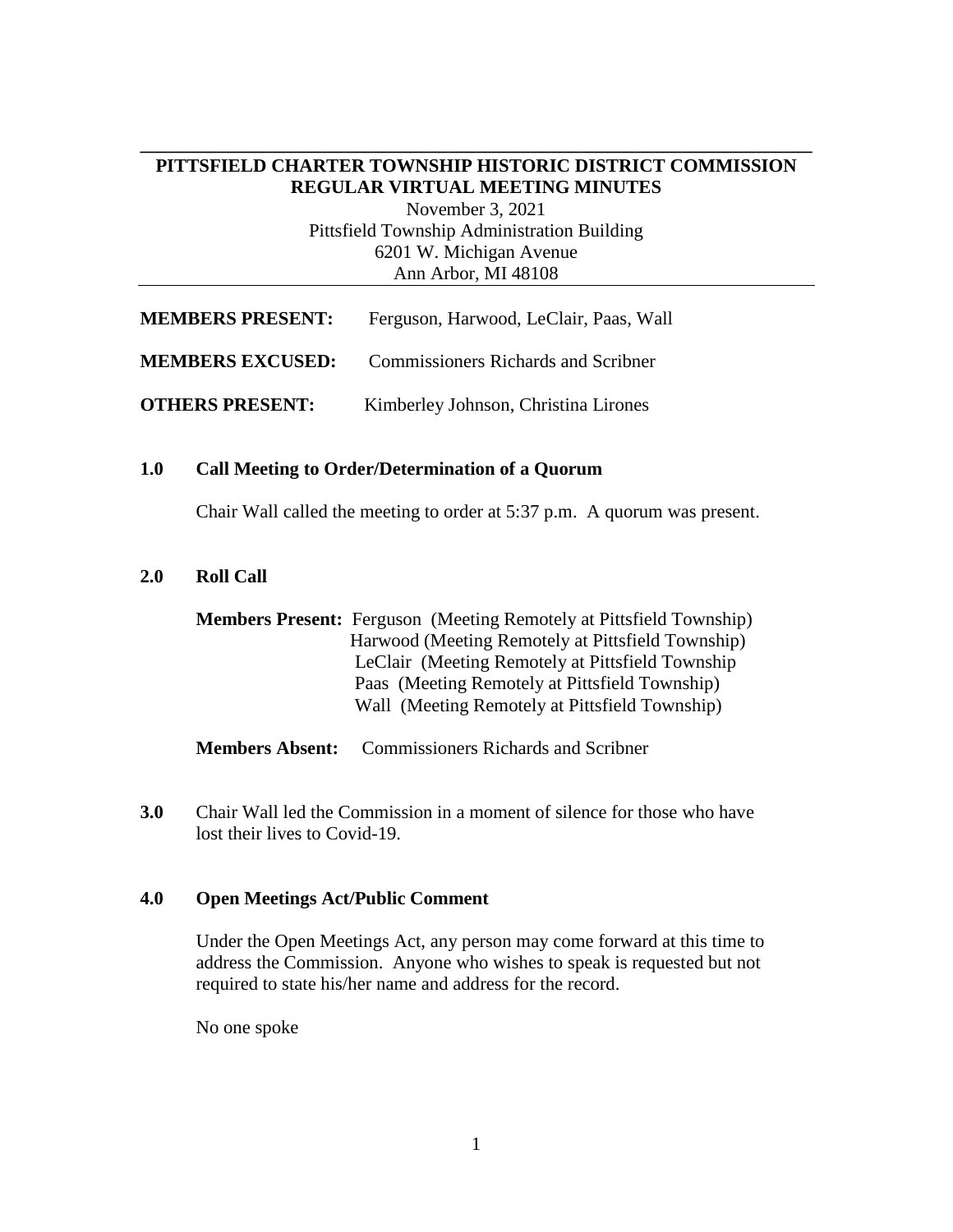Historic District Commission Meeting November 3, 2021

## **5.0 Approval of Agenda**

Motion by Commissioner LeClair supported by Vice Chair Paas to approve the agenda as presented.

## **MOTION CARRIED**

## **6.0 Approval of Minutes for June 2, 2021**

Motion by Vice Chair Paas, supported by Commissioner Ferguson to approve the minutes as presented.

## **MOTION CARRIED**

### **7.0 Scheduled Guests**

None

## **8.0 Expenditures Reports**

There is no Expenditures Report at this time.

## **9.0 Officer Report**

## **9.1 Archives Report**

Chair Wall read to the Commission a note that she received from archivist, Anne Simpson. She is continuing to organize Supervisor papers. She is also digitizing photos from an album of Delia Rheinfrank Sutherland, wife of Ernest Sutherland. Ms. Simpson will be working at the Archives on Monday, November 8, 2021 from 11:15am – 2:45pm. Chair Wall is planning to meet Ms. Simpson at the Archives.

Chair Wall also reported that Emily Salvette is updating the Historical Society's Website.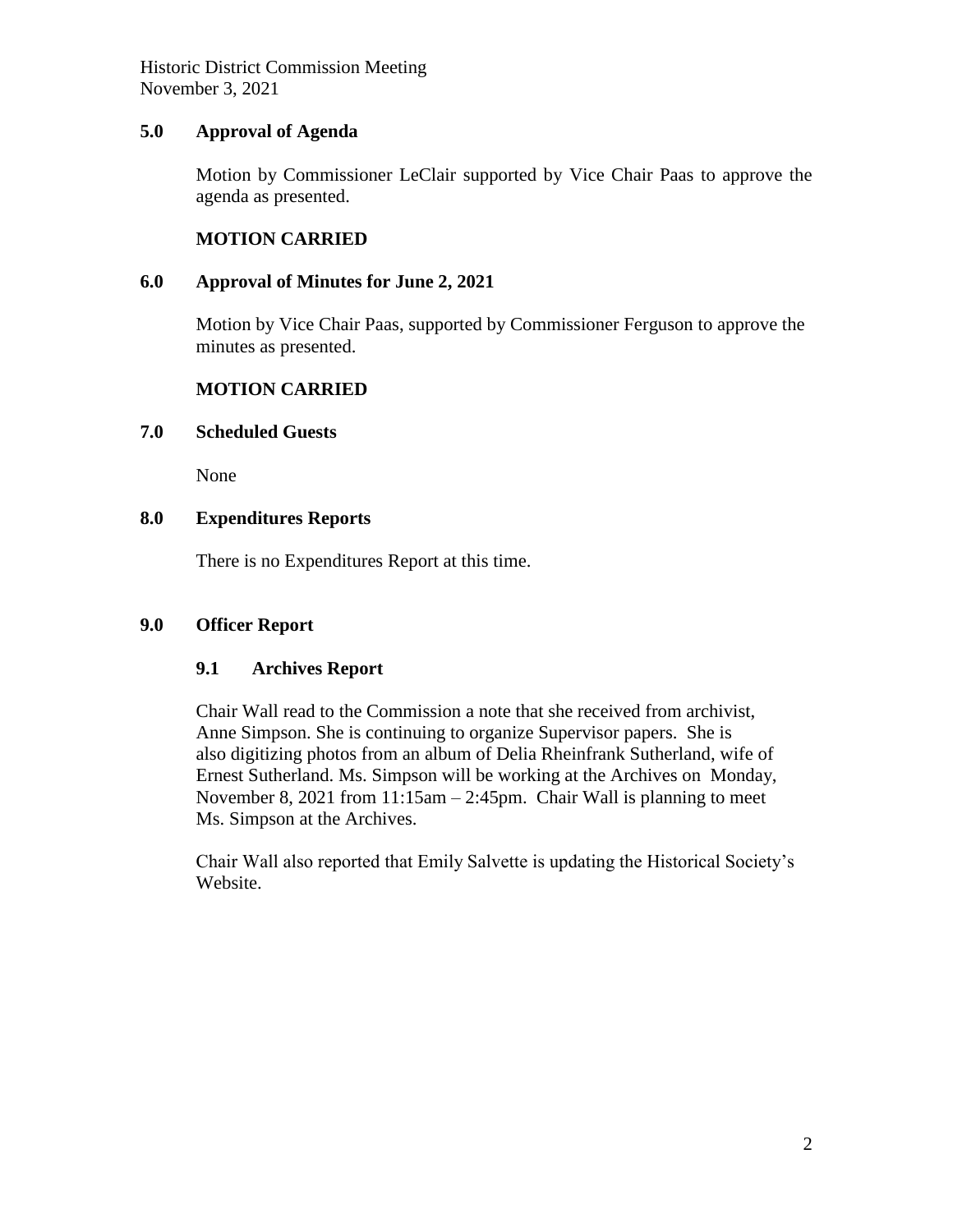### **10.0 Old Business**

#### **10.1 Sutherland-Wilson House Update – Al Paas**

Vice Chair Paas shared the updates to the Sutherland-Wilson house. There has been significant improvement. The Conference Room is nearly functioning with furniture added. A slat wall has been installed on the perimeter of the entire room. Ed Wall has installed a display of the Civil War including flags, photographs, information about the civil war participants from the Township, as well as information about the Township as a rural area. The goal is to have visual presentations and group tours available in 2022. The floor in the former kitchen is being prepped and ready to be refinished. The furniture has been rearranged in the parlor. There has been significant progress to the interior of the home. Chair Paas has provided photos of the Sutherland-Wilson house to be included in the Annual Report.

#### **10.2 Byrd Center Historic District Study Committee Update – Al Paas**

Chair Paas reported on the Byrd Center Historic District Study Committee meeting that was held virtually on Tuesday, November 2, 2021. The history of the property and division of the property to its current parcel and house has been established. Currently, the Byrd Study Committee is researching the contributions of Dr. David R. Byrd and the evolution and historical significance of the house. Dr. Raleigh Nelson owned the home prior to the Byrds. He served on the fundraising committee for many years for the Dunbar Community Center and was very involved in the African American Community in the Ann Arbor area. Dr. Byrd's and Dr. Nelson's significant contributions will be included in the Report, in addition to the architecture and early settlement history of the property and house. The Study Committee is determining whether the garage, located directly behind the house, should be included in the historic district or if it is a significant feature of the property. The Byrd Center Study Committee has scheduled virtual meetings through June 2022. Once the Final Draft has been submitted, there is a minimum two month waiting period before holding a Public Hearing.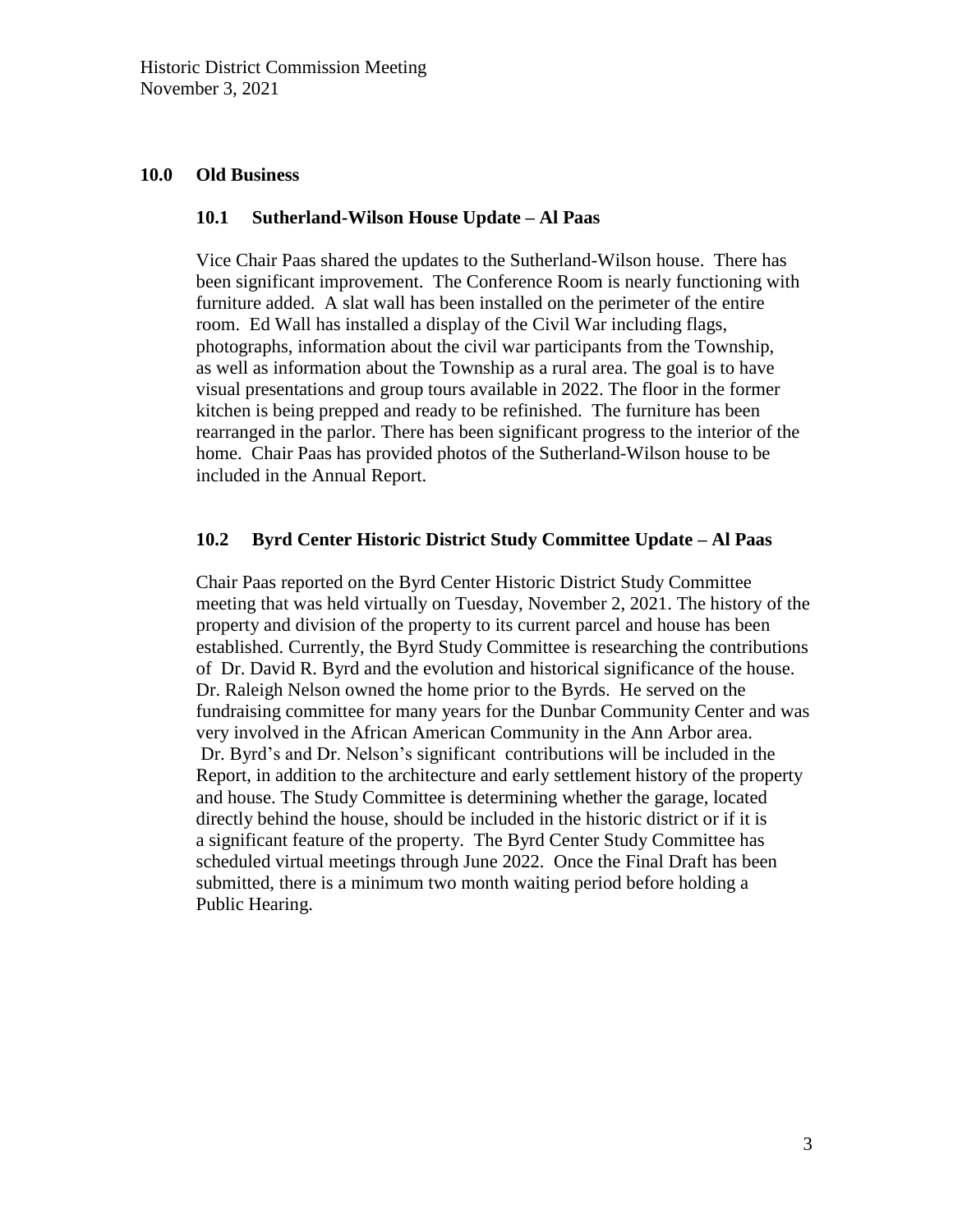### **11.0 New Business**

## **11.1 Application for Certificate of Appropriateness – Janice Harwood**

Janice Harwood discussed the application for Certificate of Appropriateness with the Commission. The wooden doors leading to the deck, from the dining room and from the family room, need to be replaced. The door leading from the dining room to the deck is a single door with side panels. The door leading from the family room to the deck looks like a French door, but only one side opens and the other side is a panel. The doors are water damaged and rotting due to no sun exposure. Chelsea Lumber Company sent a quote to the Commission for replacing the doors with fiberglass doors.

Vice Chair Paas will look at the existing doors on the property and take photographs. He has enough information from the quote received from Chelsea Lumber company to compare the replacement doors to the original doors. He will investigate the ordinance to see if there are any restrictions on the materials for replacing the doors so that the Commission can make the right decision on approving the Application for Certificate of Appropriateness. Ms. Harwood will complete the Application for Certificate of Appropriateness and give it to Vice Chair Paas when he examines the doors on the property. Chair Wall offered to hold a Special Meeting to approve the Application for Certificate of Appropriateness.

## **11.2 Annual Report for Board of Trustees**

Chair Wall sent to the Commission the Historic District Commission's Annual Report for the Board of Trustees meeting to be held on Wednesday, December 8, 2021.

Chair Wall received a report from Commissioner Scribner on the Byrd Center Historic District Study Committee to be included in the Annual Report. The report includes a letter from Kip Lightfoot, owner of 3261 Lohr Road (David R. Byrd Center) requesting a study committee to designate the property as a historic district. The report also includes a brief history of the property, home, and David R. Byrd. Chair Wall requested a photo of the Byrd house to be included in the Annual Report. Vice Chair Paas will also provide photos of the interior of the Sutherland-Wilson home to be included in the Annual Report.

Commissioner Ferguson suggested including the research on the Lions on Gross Road to the Annual Report. She will take a photo of the Lions to add to the Report. The Commission believes the Lions should be preserved and restored.